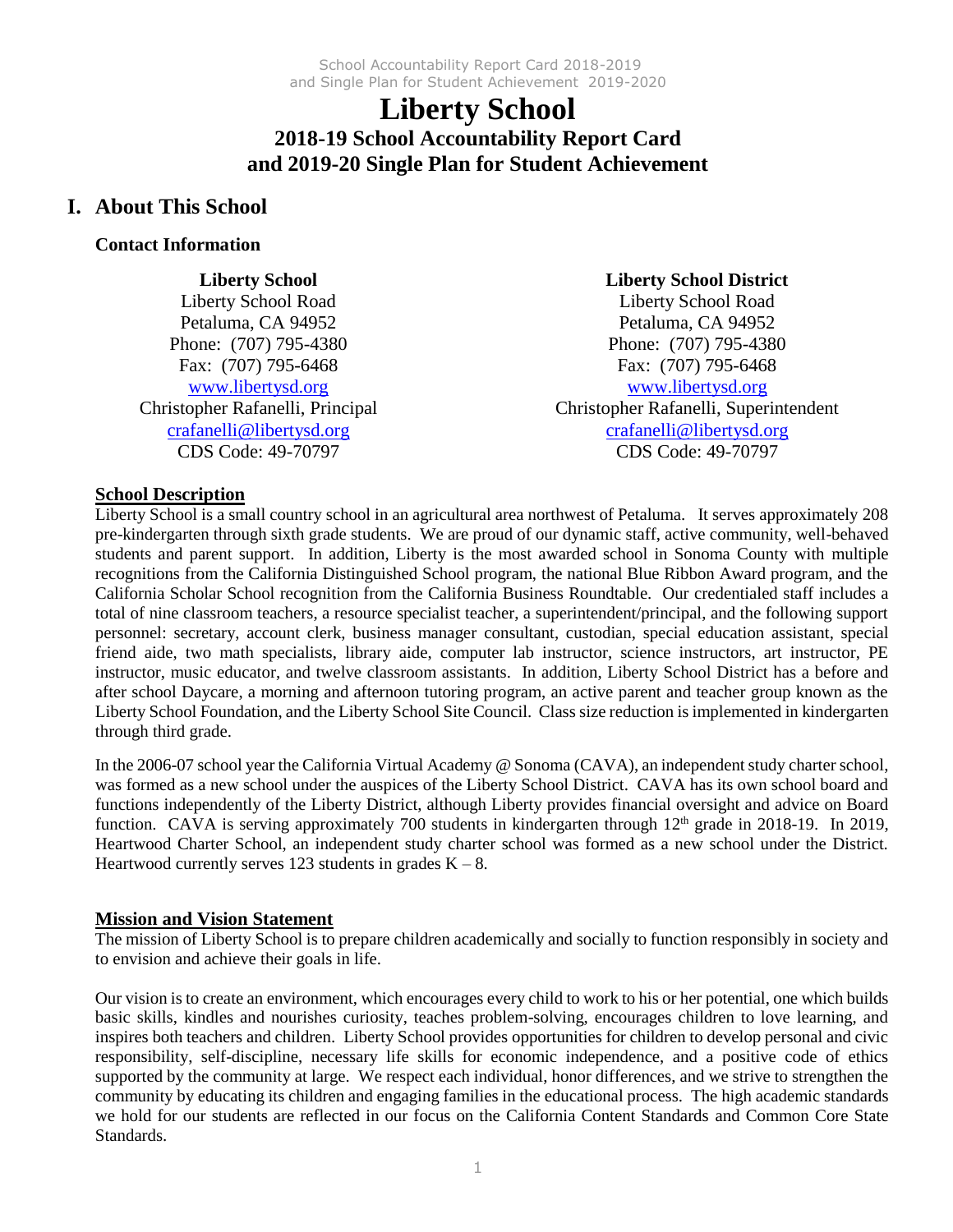#### **The Single Plan for Student Achievement**

This Plan represents a logical, sequential, and systematic approach to strengthening the school programs and instruction. All of the school's curricular content, which is organized in specific subject areas, is addressed in the plan to ensure that the improvement effort is comprehensive and encompasses a balanced curriculum. It is intended to be a working document that will regularly be updated as revisions are required.

The responsibility for this plan belongs to the School Site Council, which directs its development and implementation. During the development of the plan, various resources will be utilized in order to ensure compliance to legal requirements. These could include the following: state curriculum frameworks, state standards and objectives, reform documents, handbooks, and/or Model Curriculum Guides. It is understood by all staff and is be available to all parents.

#### **School Site Council**

The School Site Council is elected and operates according to state law. It's comprised of four staff members including the principal and three teachers. The remaining four Council members are parents of students attending Liberty or community members. The members receive appropriate training and participate in planning, implementing, and evaluating programs. The School Site Council is legislatively required to:

- Develop a comprehensive plan designed to improve the effectiveness of the school program
- Annually review the plan and make modifications to the plan to reflect changing needs and priorities of the District and the school
- Recommend approval of the revised plan to the District School Board

#### **Site Council Membership 2018-19**

Staff: Judy Bowser, Teacher Parents: Nina Weber Chris Rafanelli, Principal Krista Lewis – Chair Laura Berg, Teacher Nichole Rivas Open, Staff Member Sommer Hansen

#### **Opportunities for Parental Involvement**

There are many ways that Liberty School encourages and provides opportunities for parent involvement. There is an active parent-teacher organization (Foundation) which meets monthly, the purpose of which is to promote and enrich the welfare and educational experiences of the children at Liberty School, and to bring into closer relationship the home and the school.

Parents are encouraged to participate on the School Site Council, which meets bimonthly. Parents on the council become informed, share information, discuss needs and successes, and plan school program improvements. The council develops a comprehensive plan designed to improve the effectiveness of the school. All parents are invited to attend the meetings.

Teachers are pleased to have parent volunteers in the classroom. Other volunteer opportunities exist in the library, chaperoning field trips, and sporting events, and all of our school and Foundation sponsored events. The school honors all volunteers with a volunteer coffee.

All parents are expected to participate in Back to School Night and yearly Parent Conferences. In addition, we hold yearly celebrations for the school community including Winter and Spring Concerts, Family Fun Night, a Walk-A-Thon, Pasta Dinner, Father/Daughter Dance, Mother/Son Event, Play, Talent Show, after-school sports and Open House.

Please contact the school principal, Chris Rafanelli at (707) 795-4380 for more information on ways to volunteer at school.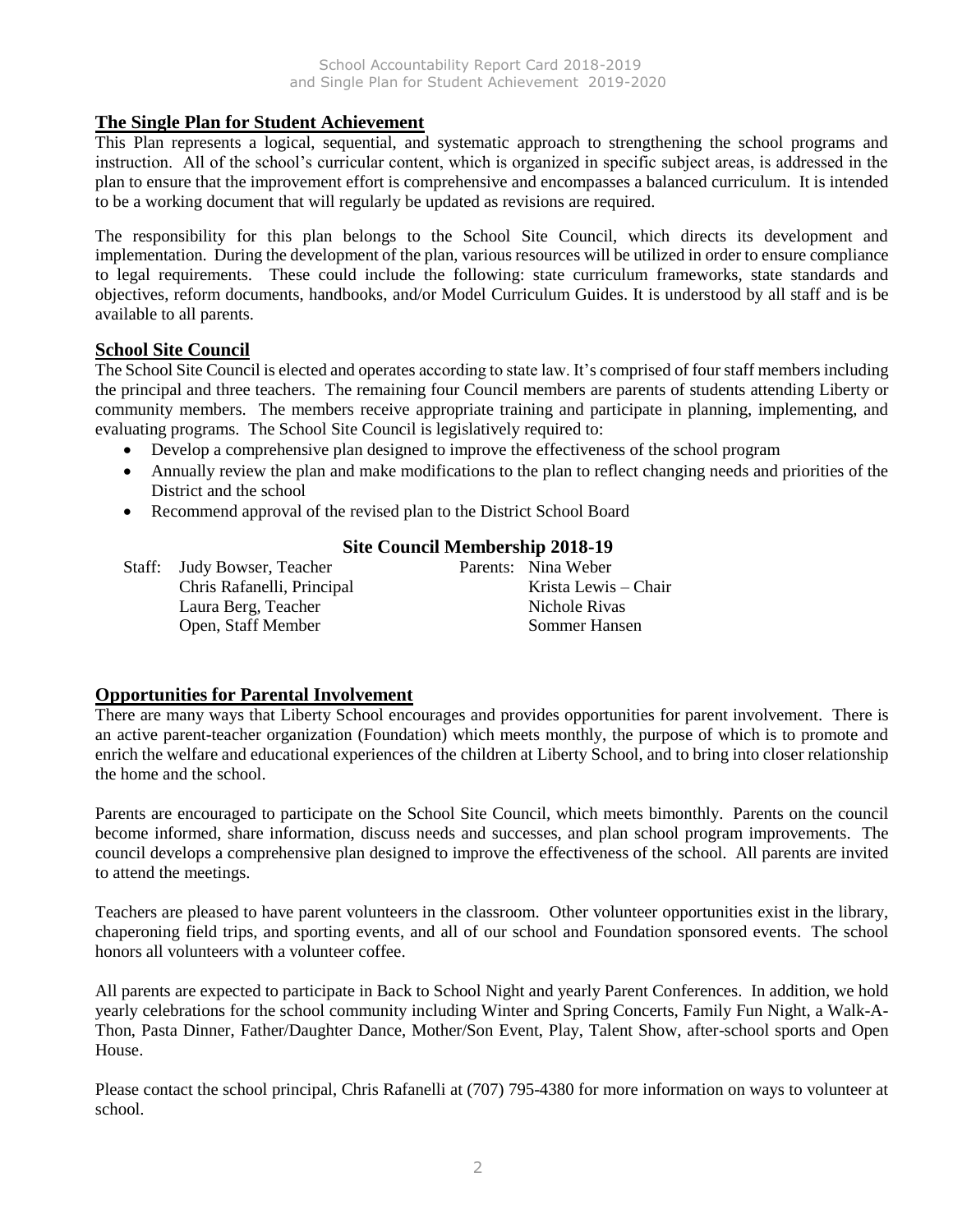### **Student Enrollment by Grade Level in 2017-18**

This table displays the number of students enrolled in each grade level at the school.

| <b>Grade Level</b>      | <b>Number of Students</b> |
|-------------------------|---------------------------|
| Kindergarten            | 35                        |
| Grade 1                 | 31                        |
| Grade 2                 | 32                        |
| Grade 3                 | 25                        |
| Grade 4                 | 31                        |
| Grade 5                 | 24                        |
| Grade 6                 | 29                        |
| <b>Total Enrollment</b> | 208                       |

#### **Student Enrollment by Group**

This table displays the percent of students enrolled at the school who are identified as being in a particular group.

| Group                                             | <b>Percent of</b><br><b>Total Enrollment</b> | Group                                  | <b>Percent of</b><br><b>Total Enrollment</b> |
|---------------------------------------------------|----------------------------------------------|----------------------------------------|----------------------------------------------|
| <b>African American</b>                           | 0%                                           | <b>White (not Hispanic)</b>            | 80%                                          |
| <b>American Indian or Alaska</b><br><b>Native</b> | 1%                                           | <b>Multiple or No Response</b>         | $\theta$                                     |
| <b>Asian</b>                                      | 2%                                           | <b>Socioeconomically Disadvantaged</b> | 12%                                          |
| <b>Filipino</b>                                   | 1%                                           | <b>English Learners</b>                | 11%                                          |
| <b>Hispanic or Latino</b>                         | 16%                                          | <b>Students with Disabilities</b>      | 12%                                          |

#### **Average Class Size and Class Size Distribution**

Data reported are the average class size (i.e., number of students), by grade level, as reported by CBEDS.

|                         | 2017-18<br>2018-19                                            |          |                      |       |                                       |          |                      |       | 2019-20                        |          |       |       |
|-------------------------|---------------------------------------------------------------|----------|----------------------|-------|---------------------------------------|----------|----------------------|-------|--------------------------------|----------|-------|-------|
| Grade<br><b>Level</b>   | <b>Number of</b><br>Avg.<br><b>Classrooms</b><br><b>Class</b> |          | Avg.<br><b>Class</b> |       | <b>Number of</b><br><b>Classrooms</b> |          | Avg.<br><b>Class</b> |       | Number of<br><b>Classrooms</b> |          |       |       |
|                         | <b>Size</b>                                                   | $1 - 20$ | 21-32                | $33+$ | <b>Size</b>                           | $1 - 20$ | 21-32                | $33+$ | <b>Size</b>                    | $1 - 20$ | 21-32 | $33+$ |
| K                       | 17                                                            |          | 1.5                  |       | 20                                    | 2.5      |                      |       | 22                             | 1.5      |       |       |
|                         | 21                                                            | 1.5      |                      |       | 20                                    | 1.5      |                      |       | 21                             | 1.5      |       |       |
| 2                       | 18                                                            | 1.5      |                      |       | 19                                    | 1.5      |                      |       | 20                             | 1.5      |       |       |
| 3                       | 21                                                            | 1.5      |                      |       | 21                                    | 1.5      |                      |       | 20                             | 1.5      |       |       |
| $\overline{\mathbf{4}}$ | 28                                                            |          |                      |       | 27                                    |          |                      |       | 32                             |          |       |       |
| 5                       | 34                                                            |          |                      | 1     | 28                                    |          |                      |       | 25                             |          |       |       |
| 6                       | 29                                                            |          |                      |       | 29                                    |          |                      |       | 29                             |          |       |       |

### **Class Size Reduction Participation**

California's K-3 Class Size Reduction program began in 1996 for children in kindergarten and grades one through three. This program was adjusted with the new Local Control Funding Formula (LCFF) in the 2016/2017 school year. Funding is provided to participating school districts to decrease the size of K-3 classes to 24 or fewer students per certificated teacher. 100% of the students in grades  $K - 3$  participated in this program.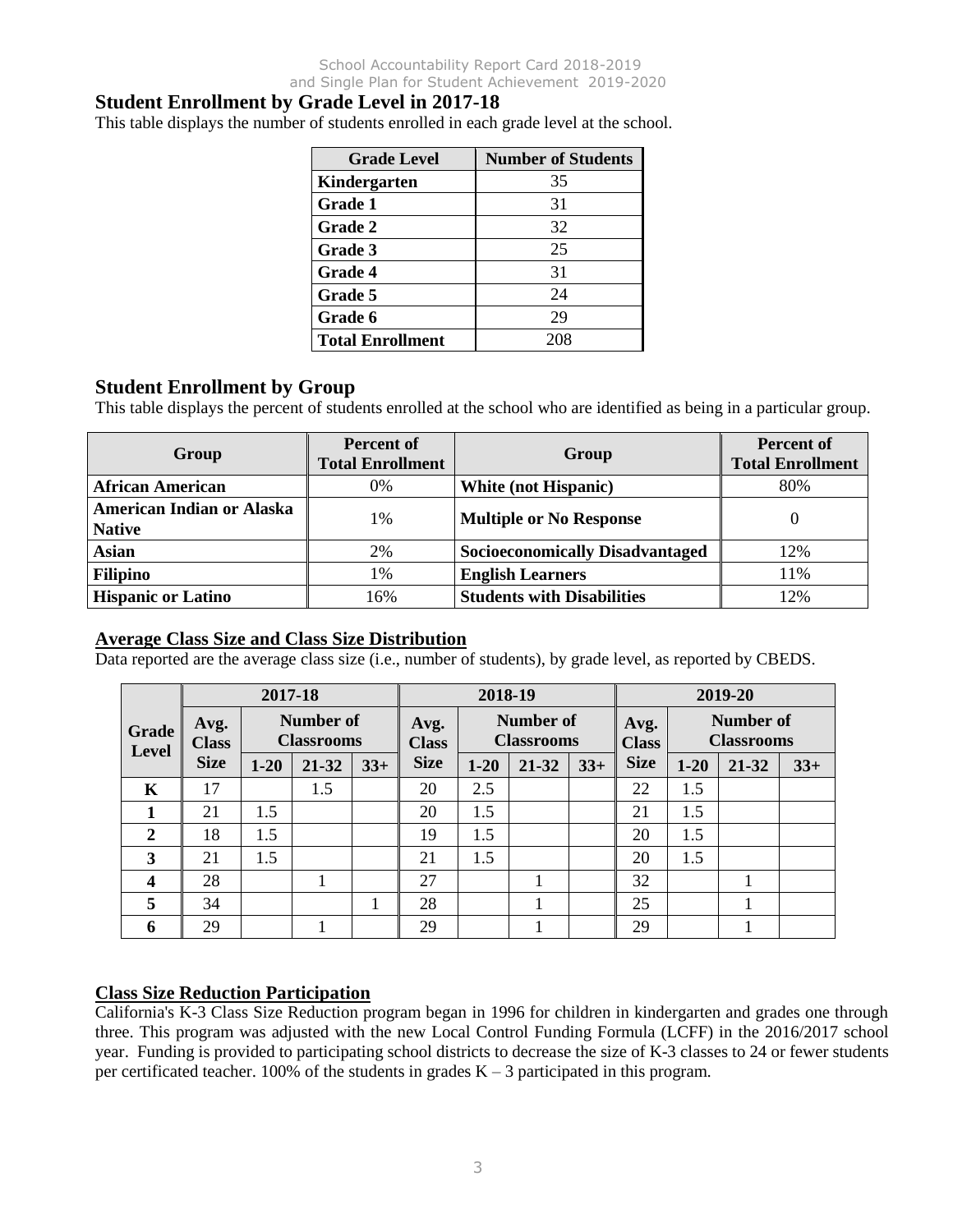School Accountability Report Card 2018-2019 and Single Plan for Student Achievement 2019-2020

## **II. School Safety and Climate for Learning**

#### **School Safety Plan**

Liberty School maintains a comprehensive school safety plan that is updated annually. The Safety Plan was last discussed with staff, updated, and approved by the School Board in March of 2020. The plan includes disaster preparedness, emergency protocols, and a host of policies and procedures designed to keep our school, students, and staff safe. All employees attend annual mandatory trainings on a variety of first aid and safety topics including: blood borne pathogens, anaphylactic shock, CPR, first aid, hazardous communication, safety in the workplace, use of school defibrillators, and disaster preparedness. The Liberty School Safety Plan is available in the school office for review and at libertysd.org.

#### **School Discipline Practices**

The staff and community of Liberty School value a school where every student is free to learn and play in an environment that is safe, supportive, comfortable, and free from outside interference and harm. We emphasize the development of courtesy, self-responsibility, and self-esteem. The school community works to reinforce and model positive and courteous behavior.

The following strategies are used to both encourage and recognize cooperative and positive behavior both in the classroom and on the playground:

- A School-wide bi-monthly theme, which emphasizes positive traits. The themes for 2019-20 are Positive Attitude/Actions, Citizenship/Courage, Friendship/Kindness, Cooperation/Responsibility, Courtesy/Respect, Honesty, Patience, and Perseverance
- Conflict Resolution
- Toolbox
- Verbal reinforcement
- Nifty Kid Assemblies and Awards
- Class meetings and discussions
- Chance box in the office used for classroom and school-wide positive behavior
- Go Home Folders
- Positive behavior and self-esteem are also supported by such classroom strategies as Tribes, Class Meetings, Student Council, and other programs.

#### **Suspensions and Expulsions**

| Rate               |         | <b>School</b> |         | <b>District</b> |         |         |
|--------------------|---------|---------------|---------|-----------------|---------|---------|
|                    | 2016-17 | 2017-18       | 2018-19 | 2016-17         | 2017-18 | 2018-19 |
| <b>Suspensions</b> |         |               |         |                 |         |         |
| <b>Expulsions</b>  |         |               |         |                 |         |         |

## **III. School Facilities**

#### **School Facilities Conditions and Improvements**

Over the summer of 2016, the last portable buildings on campus were replaced with new modular buildings. Liberty School District completed an extensive modernization and remodel in the summer of 2013. Portable classroom buildings were replaced with purpose built classrooms. A new main office and courtyard were also included. The older buildings were completely remodeled and the playground was also rehabilitated. The classrooms and office are kept clean. Garbage is emptied every day or as needed and the floors are vacuumed three days a week or more. The restrooms are cleaned on a daily basis. Additional information about the condition of the school's facilities may be obtained by speaking with the school principal.

Previously, the kindergarten playground was refurbished through the support of the Board of Trustees, The Liberty School Foundation and the generous support of local contractors and artisans. The project came in under budget and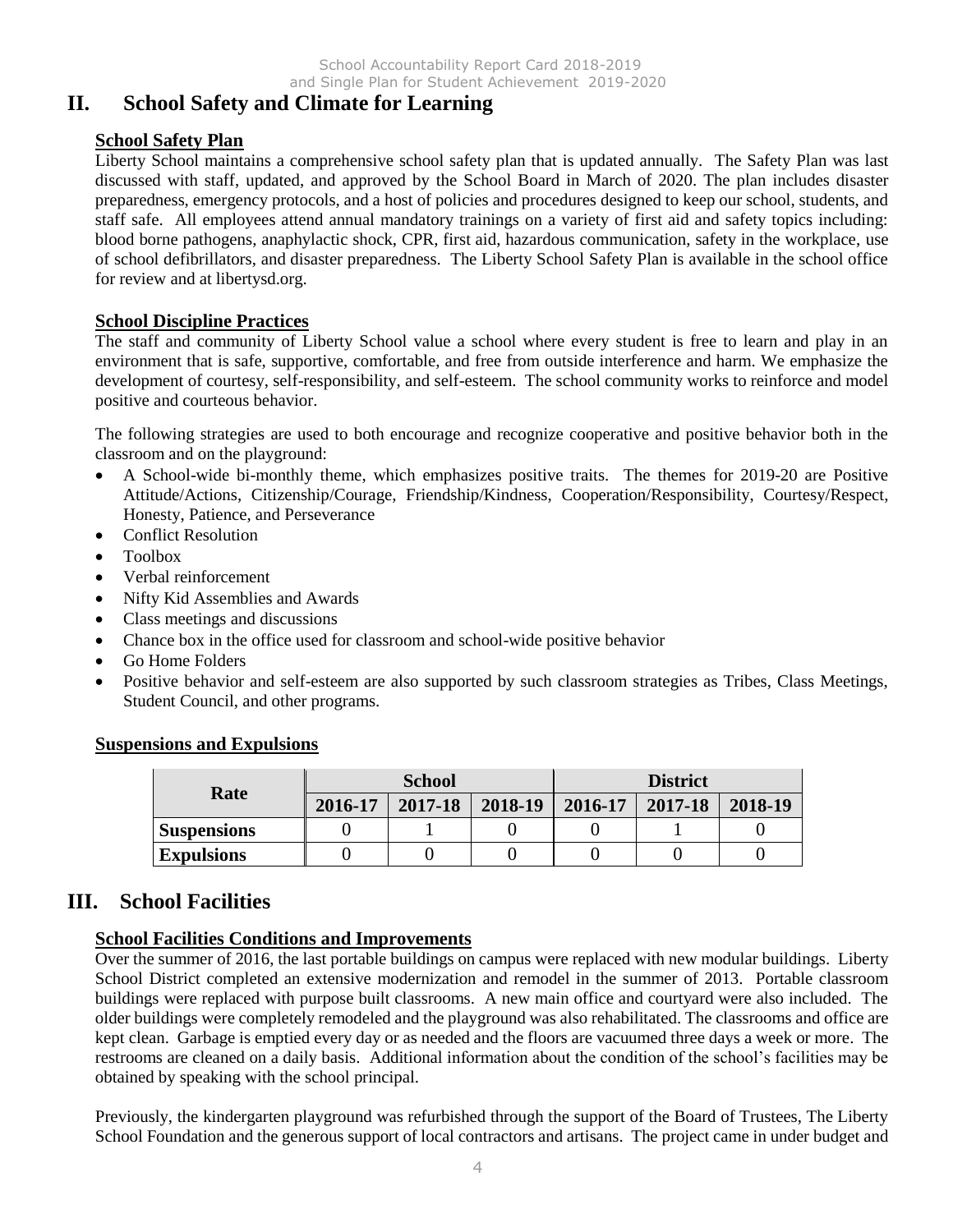#### School Accountability Report Card 2018-2019 and Single Plan for Student Achievement 2019-2020

on time, allowing for the current kindergarten class (2012-2013) to enjoy the playground from the very first day of school. In 2014, through a similar process, the main playground of the school was also refurbished with a focus on creating engaging, challenging and exciting play spaces that resonate with many different age groups.

#### **School Facilities Conditions – Results of Inspection and Evaluation**

The Liberty School site was inspected on January 10, 2020 using the Interim Evaluation Instrument. All areas of the school were determined to be in good repair. Additional information about the condition of the school's facilities may be obtained by speaking with the school principal.

| <b>Interim Evaluation Instrument Part</b>          | <b>Facility in</b><br><b>Good Repair</b> |                | <b>Deficiency and Remedial Actions</b> |  |
|----------------------------------------------------|------------------------------------------|----------------|----------------------------------------|--|
|                                                    | <b>Yes</b>                               | N <sub>0</sub> | <b>Taken or Planned</b>                |  |
| <b>Gas Leaks</b>                                   |                                          |                |                                        |  |
| <b>Mechanical Systems</b>                          | V                                        |                |                                        |  |
| <b>Windows/Doors/Gates (interior and exterior)</b> | V                                        |                |                                        |  |
| Interior Surfaces (walls, floors, and ceilings)    | V                                        |                |                                        |  |
| Hazardous Materials (interior and exterior)        | V                                        |                |                                        |  |
| <b>Structural Damage</b>                           | V                                        |                |                                        |  |
| <b>Fire Safety</b>                                 | V                                        |                |                                        |  |
| <b>Electrical (interior and exterior)</b>          | V                                        |                |                                        |  |
| <b>Pest/Vermin Infestation</b>                     | V                                        |                |                                        |  |
| <b>Drinking Fountains (inside and outside)</b>     | V                                        |                |                                        |  |
| <b>Restrooms</b>                                   | V                                        |                |                                        |  |
| <b>Sewer</b>                                       | V                                        |                |                                        |  |
| <b>Playground/School Grounds</b>                   | V                                        |                |                                        |  |
| <b>Other</b>                                       |                                          |                |                                        |  |

## **IV. Teachers**

### **Teacher Credentials**

This table displays the number of teachers assigned to the school with a full credential, without a full credential, and those teaching outside of their subject area of competence. Detailed information about teacher qualifications can be found at the CDE Web site at [http://dq.cde.ca.gov/dataquest/.](http://dq.cde.ca.gov/dataquest/)

| <b>Teachers</b>                                    |         | <b>District</b> |         |         |
|----------------------------------------------------|---------|-----------------|---------|---------|
|                                                    | 2016-17 | 2017-18         | 2018-19 | 2018-19 |
| <b>With Full Credential</b>                        | 9.8     | 10.8            | 10.6    | 10.6    |
| <b>Without Full Credential</b>                     |         |                 |         |         |
| <b>Teaching Outside Subject Area of Competence</b> |         |                 |         |         |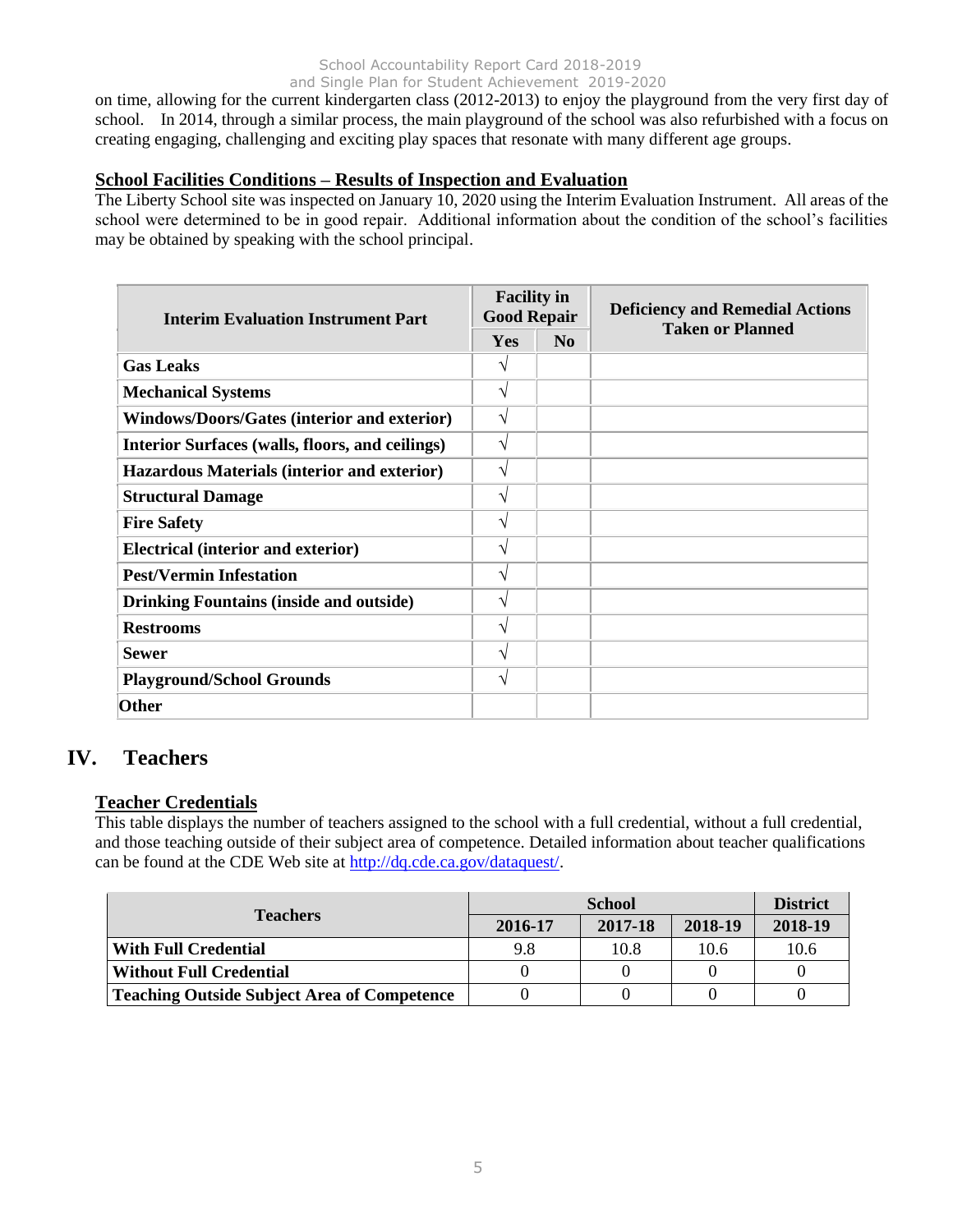#### **Teacher Mis-assignments and Vacant Teacher Positions**

This table displays the number of teacher mis-assignments (teachers assigned without proper legal authorization) and the number of vacant teacher positions (not filled by a single designated teacher assigned to teach the entire course at the beginning of the school year or semester). Note: Total Teacher mis-assignments include the number of misassignments of Teachers of English Learners.

| <b>Indicator</b>                                       | 2016-17 | 2017-18 | 2018-19 |
|--------------------------------------------------------|---------|---------|---------|
| <b>Mis-assignments of Teachers of English Learners</b> |         |         |         |
| Total Teacher Mis-assignments                          |         |         |         |
| <b>Vacant Teacher Positions</b>                        |         |         |         |

#### **Core Academic Classes Taught by ESSA Teachers**

This table displays the percent of classes in core academic subjects taught by Every Student Succeeding Act (ESSA) compliant and non-ESSA compliant teachers at the school, at all schools in the district, at high-poverty schools in the district, and at low-poverty schools in the district. More information on teacher qualifications required under ESSA can be found at the CDE Web site at [http://www.cde.ca.gov/nclb/sr/tq/.](http://www.cde.ca.gov/nclb/sr/tq/)

|                                         | <b>Percent of Classes In Core Academic Subjects</b> |                                                        |  |  |
|-----------------------------------------|-----------------------------------------------------|--------------------------------------------------------|--|--|
| <b>Location of Classes</b>              | <b>Taught</b> by<br><b>NCLB Compliant Teachers</b>  | <b>Taught</b> by<br><b>Non-NCLB Compliant Teachers</b> |  |  |
| <b>This School</b>                      | 100\%                                               | 0%                                                     |  |  |
| <b>All Schools in District</b>          | 100%                                                | 0%                                                     |  |  |
| <b>High-Poverty Schools in District</b> | NA                                                  | NA                                                     |  |  |
| <b>Low-Poverty Schools in District</b>  | NΑ                                                  | NA                                                     |  |  |

#### **Teacher Evaluation Process**

Teachers are evaluated on a regular basis according to a process outlined in the negotiated contract. All evaluations were completed during the 2018-19 school year.

#### **Substitute Teacher Availability**

The district and school maintain a list of credentialed teachers and the areas they are qualified to teach. We continue to have a sufficient number of teachers to maintain the continuity of instruction.

## **V. Support Staff**

This table displays, in units of full-time equivalents (FTE), the number of support staff who are assigned to the school. One FTE equals one staff member working full time; one FTE could also represent two staff members who each work 50 percent of full time.

| <b>Title</b>                                           | <b>Number of FTE</b><br><b>Assigned to School</b> |
|--------------------------------------------------------|---------------------------------------------------|
| <b>Library Media Services Staff (paraprofessional)</b> | .45                                               |
| Psychologist                                           |                                                   |
| <b>Nurse</b>                                           | .15                                               |
| <b>Speech/Language/Hearing Specialist</b>              | .30                                               |
| <b>Resource Specialist (non-teaching)</b>              | .80                                               |
| <b>Occupational Therapist</b>                          |                                                   |
| <b>Other</b>                                           |                                                   |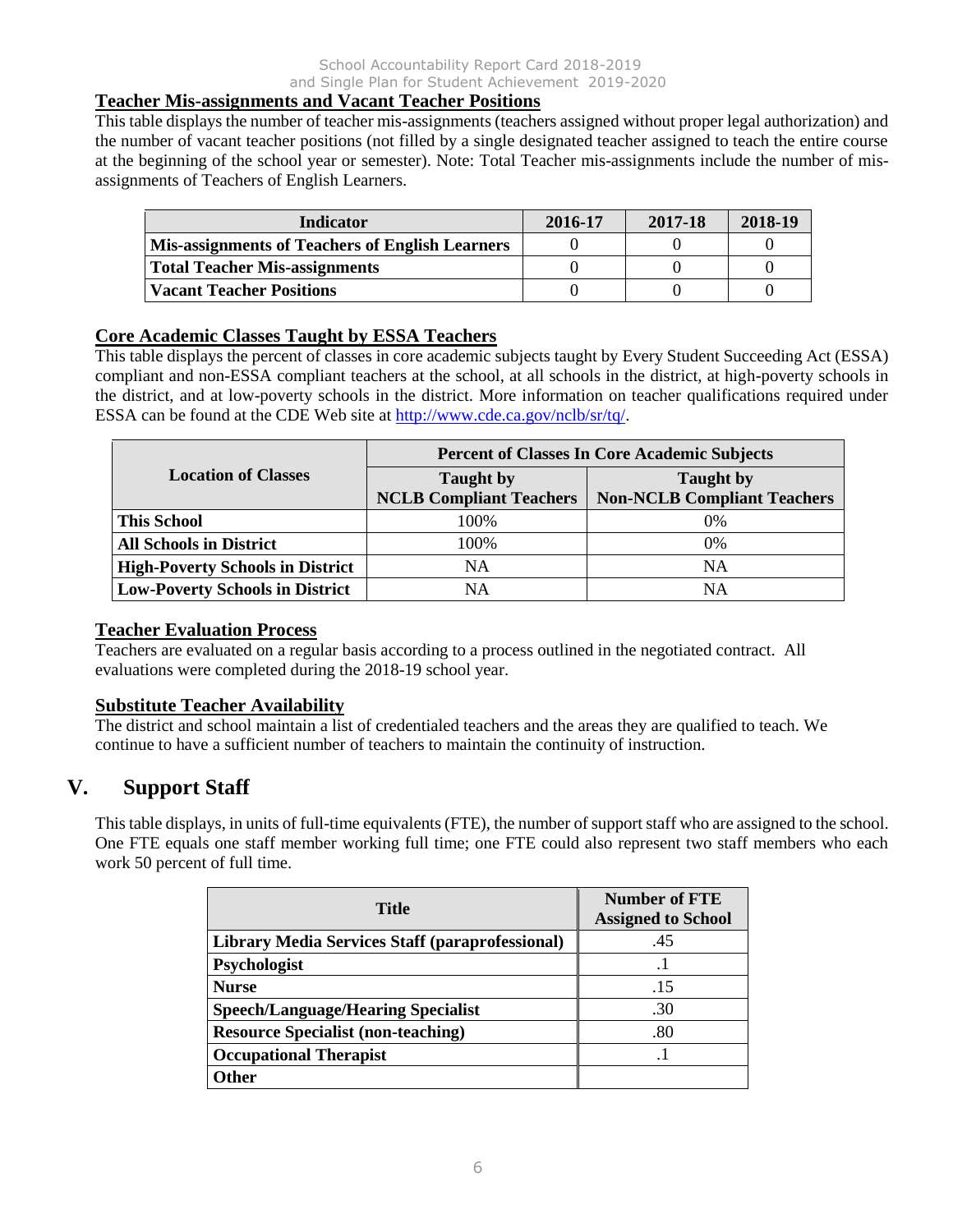## **VI. Curriculum and Instructional Materials**

#### **Quality, Currency, and Availability of Textbooks and Instructional Materials**

This table displays information about the quality, currency, and availability of the standards-aligned textbooks and other instructional materials used at the school, and information about the school's use of any supplemental curriculum or non-adopted textbooks or instructional materials.

| <b>Core Curriculum Area</b>   | <b>Quality, Currency, and Availability</b><br>of Textbooks and<br><b>Instructional Materials</b> | <b>Percent of Pupils</b><br><b>Who Lack Their Own</b><br><b>Assigned Textbooks and</b><br><b>Instructional Materials</b> |
|-------------------------------|--------------------------------------------------------------------------------------------------|--------------------------------------------------------------------------------------------------------------------------|
| <b>Reading/Language Arts</b>  | 100%                                                                                             |                                                                                                                          |
| <b>Mathematics</b>            | 100%                                                                                             |                                                                                                                          |
| <b>Science</b>                | 100%                                                                                             |                                                                                                                          |
| <b>History-Social Science</b> | 100%                                                                                             |                                                                                                                          |
| <b>Health</b>                 | 100%                                                                                             |                                                                                                                          |

### **Enrichment Services**

Liberty School District excels on many levels and provides a high quality educational program. Liberty offers a variety of enrichment experiences in addition to the regular educational program.

- Weekly **Classroom Music** is provided for all students and involves singing, music reading, musical history, and ear training as well as public performances.
- A weekly **Band Program** is available for grades 4 6, with yearly performances.
- An **Art Instructor Program** is provided for grades 4-6.
- **Science Instruction** is provided for all students by science teachers.
- A **PE program** is provided for grades K-6 by a PE teacher.
- **Computer instruction** is provided to all students.
- After school enrichment classes organized by and Enrichment Coordinator (e.g. **Lego robotics, dance, tennis, puppetry, cartooning, etc…** are available to all students)
- **Drama Club** provides an opportunity for grades  $4 6$  to sing, dance and act in a performance.

#### **Instructional Minutes**

The California Education Code establishes the required number of instructional minutes per year for each grade. Data reported compares the number of instructional minutes offered at the school level to the state requirement for each grade.

| Grade                          | <b>Instructional Minutes</b> |                          |  |  |
|--------------------------------|------------------------------|--------------------------|--|--|
| <b>Level</b><br><b>Offered</b> |                              | <b>State Requirement</b> |  |  |
|                                | 42,205                       | 36,000                   |  |  |
| $1 - 3$                        | 52,220                       | 50,400                   |  |  |
| 4 - 6                          | 58,245                       | 54,000                   |  |  |

### **Total Number of Minimum Days**

There were 10 minimum days in the 2017-18 school year.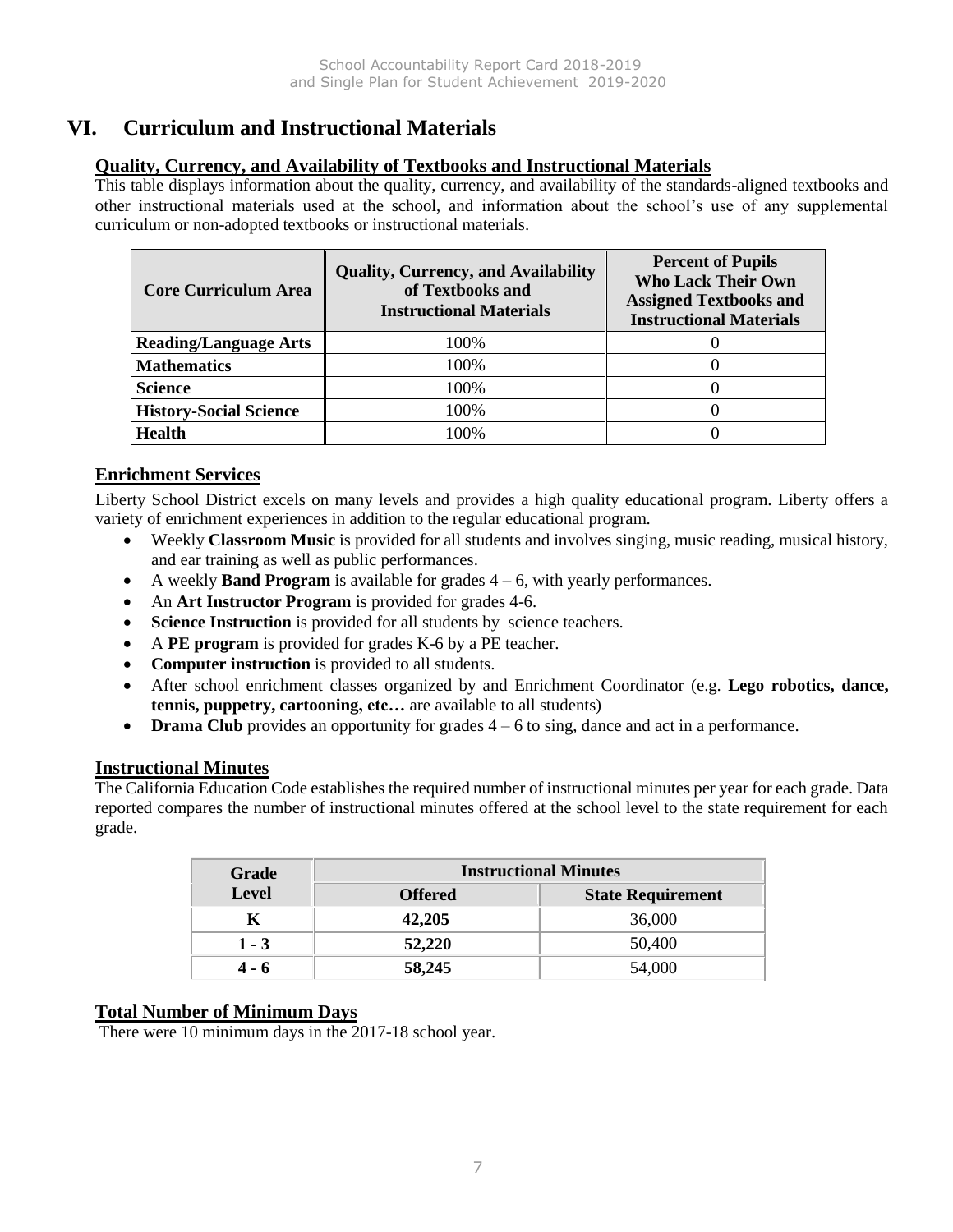## **VII. School Finances**

### **Expenditures Per Pupil and School Site Teacher Salaries (Fiscal Year 2018-19)**

This table displays a comparison of the school's per pupil expenditures from unrestricted (basic) sources with other schools in the district and throughout the state, and a comparison of the average teacher salary at the school site with average teacher salaries at the district and state levels. Detailed information regarding school expenditures and teacher salaries can be found at the CDE Web site at <http://www.cde.ca.gov/ds/fd/ec/> and [http://www.cde.ca.gov/ds/fd/cs/.](http://www.cde.ca.gov/ds/fd/cs/)

| Level                                                        | <b>Total</b><br><b>Expenditures</b><br><b>Per Pupil</b> | <b>Expenditures</b><br><b>Per Pupil</b><br>(Supplemental) | Average<br><b>Teacher</b><br><b>Salary</b> |
|--------------------------------------------------------------|---------------------------------------------------------|-----------------------------------------------------------|--------------------------------------------|
| <b>School Site</b>                                           | 11,863                                                  |                                                           | 79,517                                     |
| <b>District</b>                                              |                                                         |                                                           |                                            |
| <b>Percent Difference</b><br><b>School Site and District</b> |                                                         |                                                           |                                            |
| <b>State</b>                                                 | 11,480                                                  |                                                           | 80,680                                     |
| <b>Percent Difference</b><br><b>School Site and State</b>    | .03%                                                    |                                                           | $-1.03%$                                   |

### **Types of Services Funded**

Liberty School uses supplemental dollars to fund a number of programs. The programs funded through these categorical funds are: Classroom aides, bilingual aides, enrichment instruction, tutoring, staff development, library services, translation, instructional materials and supplies, and technology.

#### **Teacher and Administrative Salaries (Fiscal Year 2018-19)**

This table displays district-level salary information for teachers, principals, and superintendents, and compares these figures to the state averages for districts of the same type and size. The table also displays teacher and administrative salaries as a percent of a district's budget, and compares these figures to the state averages for districts of the same type and size. Detailed information regarding salaries may be found at the CDE Web site at <http://www.cde.ca.gov/ds/fd/cs/>

| Category                                             | <b>District</b><br>Amount | <b>State Average</b><br><b>For Districts</b><br><b>In Same Category</b><br>$17 - 18$ |
|------------------------------------------------------|---------------------------|--------------------------------------------------------------------------------------|
| <b>Beginning Teacher Salary</b>                      | \$51,032                  | \$46,995                                                                             |
| <b>Mid-Range Teacher Salary</b>                      | 69,079                    | 70,095                                                                               |
| <b>Highest Teacher Salary</b>                        | 89,963                    | 93,195                                                                               |
| <b>Average Principal Salary (Elementary)</b>         | 106,000                   | 109,478                                                                              |
| <b>Superintendent Salary</b>                         | 44,600                    | 124,686                                                                              |
| <b>Percent of Budget for Teacher Salaries</b>        | 34%                       | 32%                                                                                  |
| <b>Percent of Budget for Administrative Salaries</b> | 7%                        | 7%                                                                                   |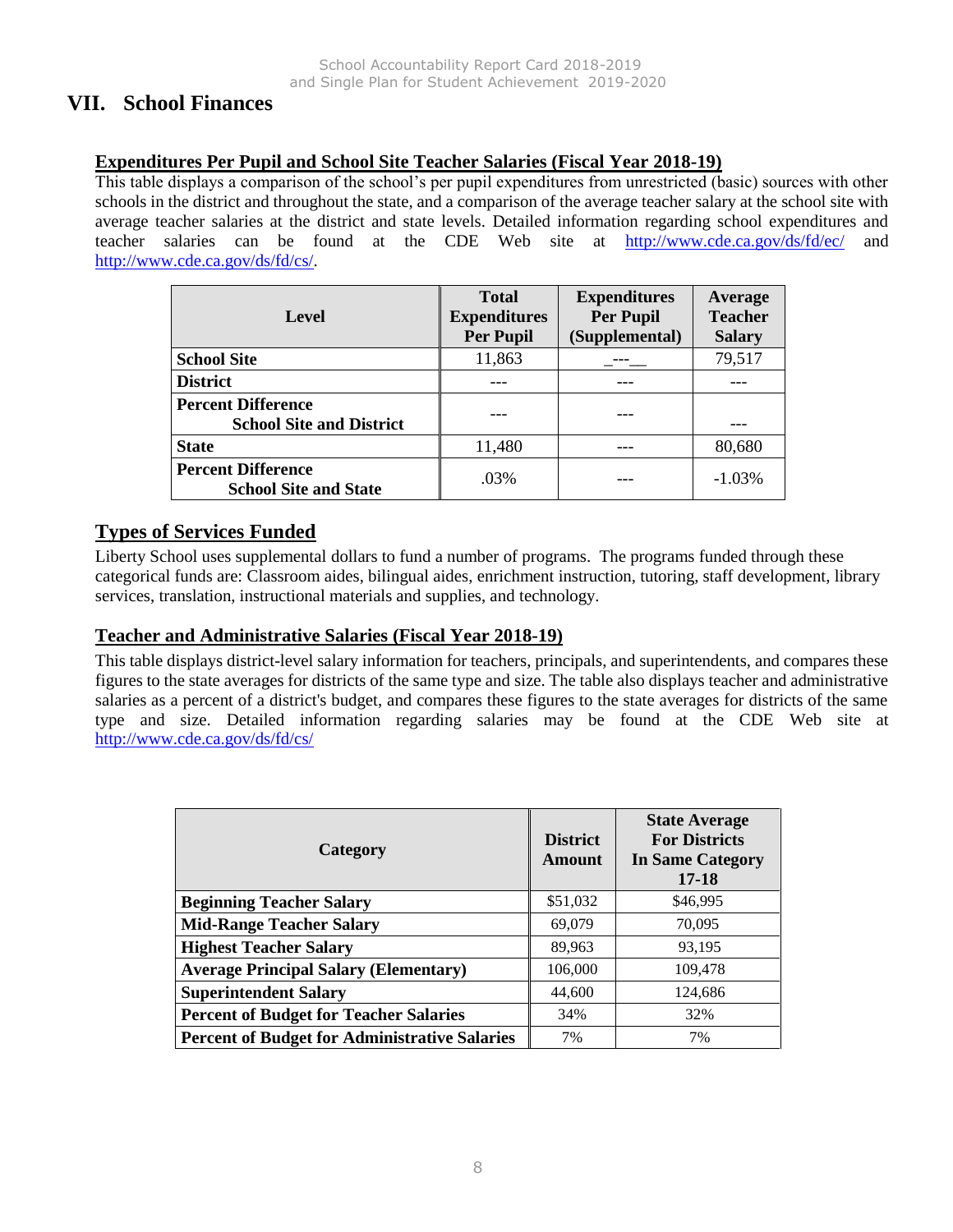## **IX. Analysis of Current Educational Practice**

The following statements characterize educational practice at this school:

#### **1. Alignment of curriculum, instruction and materials to content and performance standards:**

The District has adopted grade level content standards that meet or exceed the State standards for each core subject area. The District designates days each year for staff development focusing on curriculum alignment with standards, the effective implementation of the new curriculum materials, as well as training to improve the instructional strategies and practices of the classroom teachers.

Teachers review the State standards at Back-to-School Night, at which time curriculum materials and the instructional program are discussed. Parents are informed of their child(ren)'s academic progress and performance on grade-level assessments at the parent-teacher conferences in November. All parents are notified in writing if their children are failing, or are at risk of failing, to meet grade level standards.

#### **2. Availability of standards-based instructional materials appropriate to all student groups:**

**Core Curriculum** We have an abundance of standards-based materials for the core curriculum in both math and language arts. The language arts program especially provides materials for flexible grouping of students based upon their level of achievement. We are adding to our instructional materials for science & social studies each year. In addition, we are reviewing math programs this year.

**Resource Students** All students in our Resource Program have access to the core curriculum in the regular classroom. They also receive specific instruction in language arts and math using standards based materials.

**ELL Students** All ELL students have access to the core curriculum in the regular classroom. They also receive specific instruction using intervention programs through our EL teacher and bilingual aide.

#### **3. Alignment of staff development to standards, student performance and professional needs:**

Staff development is closely aligned to standards, assessed student performance and the professional needs of the staff. In an implementation year, the primary focus is on staff receiving the training they need to most successfully implement the material. Summer training opportunities are provided, as well as Staff Buy Back Days in which the new implementation is thoroughly discussed and analyzed. Staff spends a full day analyzing the student results from state mandated testing, and what the impact of those results might have on instructional planning. Teachers attend trainings individually throughout the year that also support their professional development.

#### **4. Services provided by the regular program to enable under-performing students to meet standards:**

All regular classroom teachers provide extensive interventions for under-performing students. Student assessments are analyzed and used to guide instructional planning. Those students not meeting standards are targeted for group or individual interventions within the regular program. This intervention is frequently done with the aid of the instructional assistant, or the resource program assistant. The assistant accomplishes this by working with a small group of students or monitoring the class as the teacher works on specific skills with an identified group. Assignments are modified to meet the needs of the under-performing student in the regular program. Extensive use of parent volunteers also enables the regular teacher in meeting the needs of all students. There is an after-school reading tutoring program for students in  $K - 2$  who are at risk of not meeting grade level standards. There is also a tutoring program for students in grades  $4 - 6$  in math.

#### **5. Services provided by categorical funds to enable under-performing students to meet standards:**

Instructional assistants are critical to meeting the needs of the under-performing student. Our ELL assistants also provide a valuable service in assisting those who need vocabulary review. Special Education assists in providing valuable classroom based assistance, and individual or small group direct instruction to identified students. As part of our school-based coordinated program, students can be served through the special education program even if they have not qualified for special education.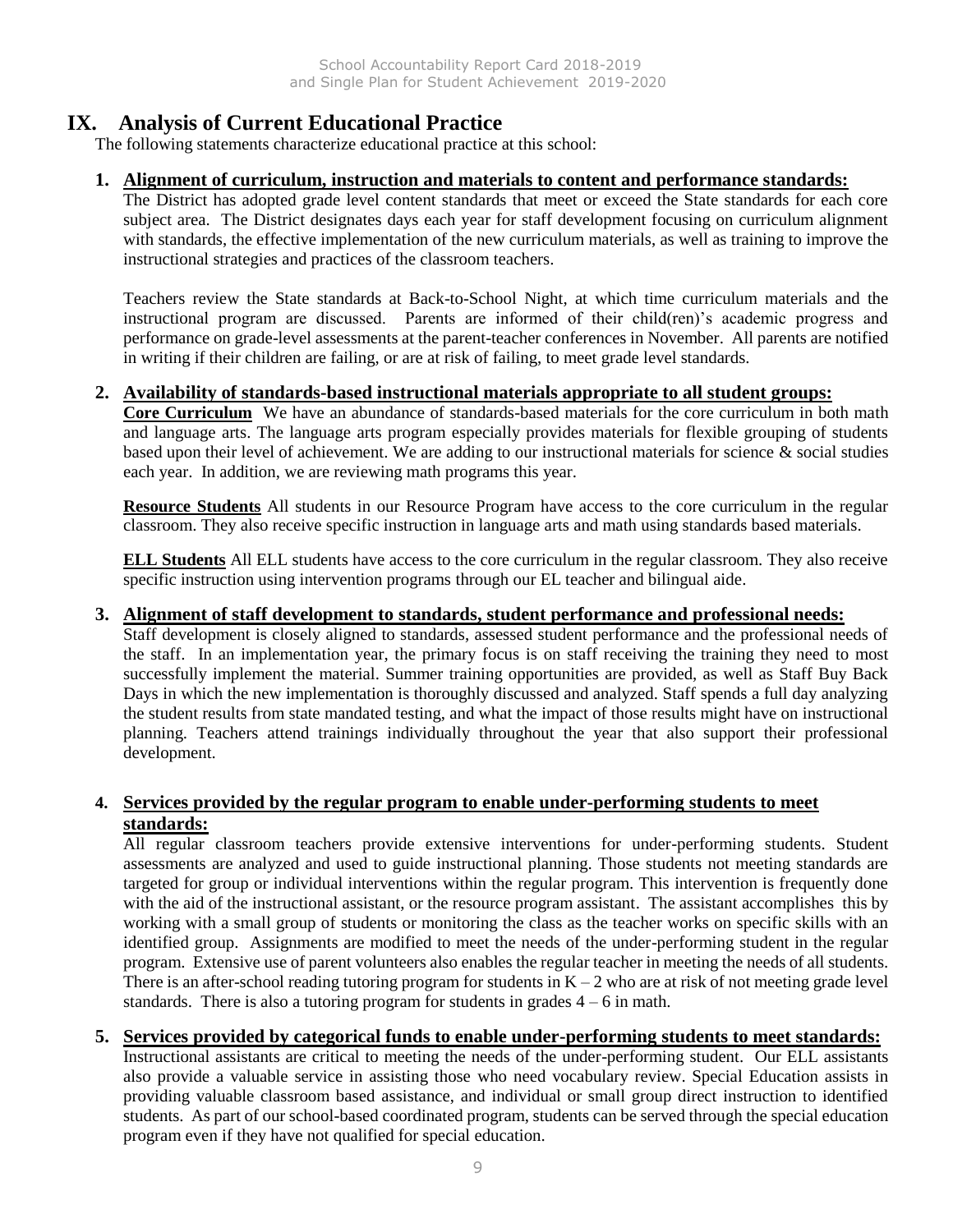#### **6. Use of state and local assessments to modify instruction and improve student achievement:**

We participate fully in the state mandated STAR Testing program. The staff meets for a day prior to the start of the instructional year, with the sole purpose of studying the results from these tests. The results are compared with results from classroom based assessments, and teacher observation of student performance in the classroom. Results are used in Student Study Team Meetings, the development of IEPs, conferences with parents, and in grouping students within the classroom. Local assessments include those provided within the district adopted language arts and math programs. These are used as indicators of student performance for the report card, as well as indicators for the teachers to use as they plan and adjust the curriculum.

#### **7. Family, school, district and community resources available to assist under-performing students:**

Due to the rural location of our school, there are limited community resources available to families of underperforming students. We do provide a summer school program for students who are at risk of not meeting grade level standards. Our teachers often provide before and after-school assistance to students as needed. All families are provided with available information regarding language acquisition and health care providers. Our weekly bulletin is translated into Spanish.

#### **8. School, district and community barriers to improvements in student achievement:**

The isolation of our location is a barrier to our families in accessing help beyond our district. However, Liberty School is focused on improving student achievement for all of our students and provides extra help and support as needed.

#### **9. Limitations of the current program to enable under-performing students to meet standards:**

A major limitation of the current program is the continued or expanded funding for instructional assistants within the regular classroom, especially in grades 4-6. We see a need to break our classes into smaller instructional groupings based upon their skill levels. This requires another adult in the room to assist either with the group or the rest of the class. Despite the inconsistencies of education funding from the State, we have made it a priority at Liberty to continue to fund instructional assistants for each classroom, with additional time for grades  $4 - 6$ , due to their larger size.

## **X. Student Performance**

#### **Data Summary**

The following analysis represents conclusions from the data in the Student Performance section.

- 1. When making a thorough analysis of the student data as reported through the CAASPP program, care must be taken when making generalizations as we have a small student population. Many generalizations are impacted by natural changes in student population through mobility, rather than through the improvement process.
- 2. It is not possible for the school to include student results by various learning populations (i.e. ELL/Special Education) due to the very small numbers. The state doesn't provide disaggregated data for groups with a population smaller than 10 at each grade level. Liberty carefully tracks the progress of these students on an individual basis.
- 3. The percentage of students who met or exceeded standards on the California Assessment of Student Performance (CAASPP) in English-language arts and math exceeded the statewide levels by a considerable number.

#### **California Assessment of Student Performance (CAASPP)**

The California Assessment of Student Performance (CAASPP) show how well students are doing in relation to the Common Core State Standards (CCSS). Student scores are reported as performance levels. The four performance levels are: Exceeds Standards, Met Standards, Nearly Met Standards, and Below Standards. Students scoring at the Exceeds and Met level meet state standards in that content area. Detailed information regarding results for each grade and standard level and the percent of students not tested can be found at the California Department of Education Web site at http://caaspp.cde.ca.gov/sb2019/Search or by speaking with the school principal. **Note: To protect student privacy, scores are not shown when the number of students tested is 10 or less**. **CAASPP - Three Year Comparison – All Students**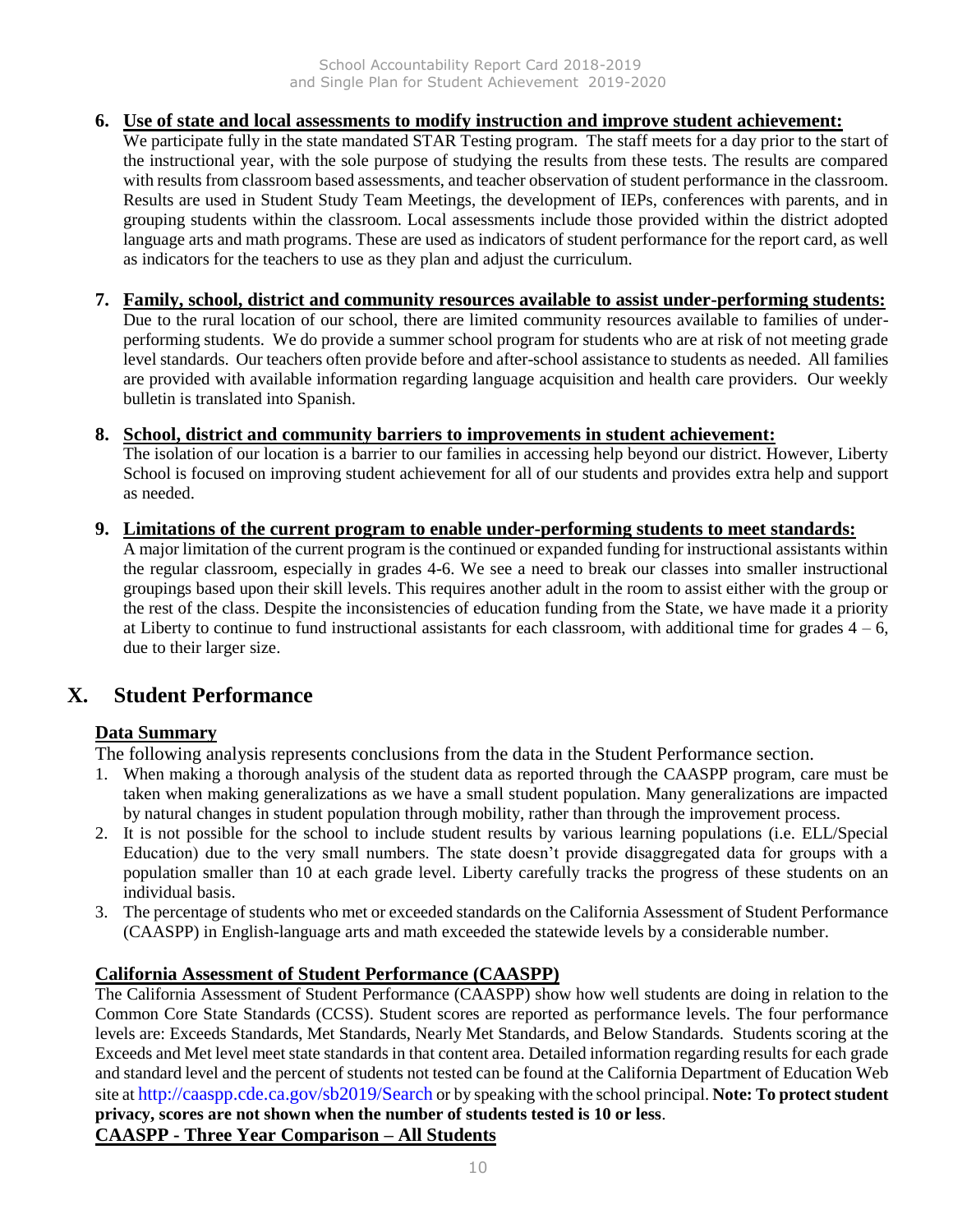School Accountability Report Card 2018-2019 and Single Plan for Student Achievement 2019-2020

| I el cent of Diudents Mecting of Eacceding Diunum u |                       |      |      |                          |      |      |                          |                          |      |
|-----------------------------------------------------|-----------------------|------|------|--------------------------|------|------|--------------------------|--------------------------|------|
| <b>Subject</b>                                      | <b>Liberty School</b> |      |      | <b>Liberty District</b>  |      |      | <b>State</b>             |                          |      |
|                                                     | 2017                  | 2018 | 2019 | 2017                     | 2018 | 2019 | 2017                     | 2018                     | 2019 |
| <b>English-Language Arts</b>                        | 81                    | 86   | 80   | 81                       | 86   | 80   | 49                       | 50                       |      |
| <b>Mathematics</b>                                  | 84                    | 88   | 83   | 84                       | 88   | 83   | 37                       | 39                       | 40   |
| <b>Science</b>                                      |                       | -    | 70   | $\overline{\phantom{0}}$ |      |      | $\overline{\phantom{0}}$ | $\overline{\phantom{a}}$ |      |

### **Percent of Students Meeting or Exceeding Standard**

### **All Students By Grade Level**

|     | <b>English/Language Arts</b> |      |      | <b>Mathematics</b> |      |      | <b>Science</b> |  |           |           |           |
|-----|------------------------------|------|------|--------------------|------|------|----------------|--|-----------|-----------|-----------|
|     | 2017                         | 2018 | 2019 |                    | 2017 | 2018 | 2019           |  | 2017      | 2018      | 2019      |
| 3rd | 97                           | 96   | 78   |                    | 79.  | 96   | 63             |  | <b>NA</b> | NA        | <b>NA</b> |
| 4th | 70                           | 89   | 78   |                    | 83   | 79   | 96             |  | <b>NA</b> | <b>NA</b> | <b>NA</b> |
| 5th | 89                           | 88   | 82   |                    | 93   | 88   | 93             |  | -         |           | 70        |
| 6th | 69                           | 72   | 82   |                    | 79   | 90   | 86             |  | <b>NA</b> | NA        | <b>NA</b> |

#### **CAASPP – Results by Student Group – 2019**

**Percentage of Students in Each Group that Exceeded or Met Standards** 

An \* indicates the number of students is numerically insignificant 1

| Group                             | English-<br><b>Language Arts</b> | <b>Mathematics</b> | <b>Science</b><br>5 <sup>th</sup> Grade |
|-----------------------------------|----------------------------------|--------------------|-----------------------------------------|
| <b>African American</b>           | $\ast$                           | $\ast$             | $\ast$                                  |
| <b>Asian</b>                      | $\ast$                           | $\ast$             | $\ast$                                  |
| <b>Hispanic or Latino</b>         | 70                               | 80                 | $\ast$                                  |
| <b>White (not Hispanic)</b>       | 85                               | 86                 |                                         |
| <b>Male</b>                       | 78                               | 81                 | $\ast$                                  |
| Female                            | 83                               | 87                 | $\ast$                                  |
| <b>Economically Disadvantaged</b> | 82                               | 88                 | $\ast$                                  |
| <b>English Learners</b>           | 67                               | 78                 | $\ast$                                  |
| <b>Students with Disabilities</b> | 88                               | 75                 | $\ast$                                  |

#### **School Multiple Measures Assessments**

Data reported are the percent of students meeting or exceeding the district standard. Liberty School maintains very high academic standards that are monitored and assessed through the use of both the state testing and through school based assessments. The following table demonstrates the performance level of Liberty students over a three year period based on school assessment data.

| Grade        | <b>Reading</b> |      |      | Writing |      |      | <b>Mathematics</b> |      |      |
|--------------|----------------|------|------|---------|------|------|--------------------|------|------|
| Level        | 2017           | 2018 | 2019 | 2017    | 2018 | 2019 | 2017               | 2018 | 2019 |
| K            | 73             | 73   | 80   | 78      | 80   | 81   | 78                 | 81   | 79   |
|              | 75             | 74   | 77   | 77      | 77   | 75   | 80                 | 75   | 81   |
| $\mathbf{2}$ | 74             | 76   | 80   | 76      | 80   | 79   | 79                 | 79   | 85   |
| 3            | 73             | 74   | 75   | 81      | 75   | 81   | 78                 | 81   | 85   |
| 4            | 79             | 81   | 82   | 82      | 82   | 85   | 82                 | 85   | 77   |
| 5            | 78             | 79   | 81   | 80      | 81   | 85   | 81                 | 85   | 84   |
| 6            | 77             | 80   | 80   | 79      | 80   | 77   | 77                 | 77   | 81   |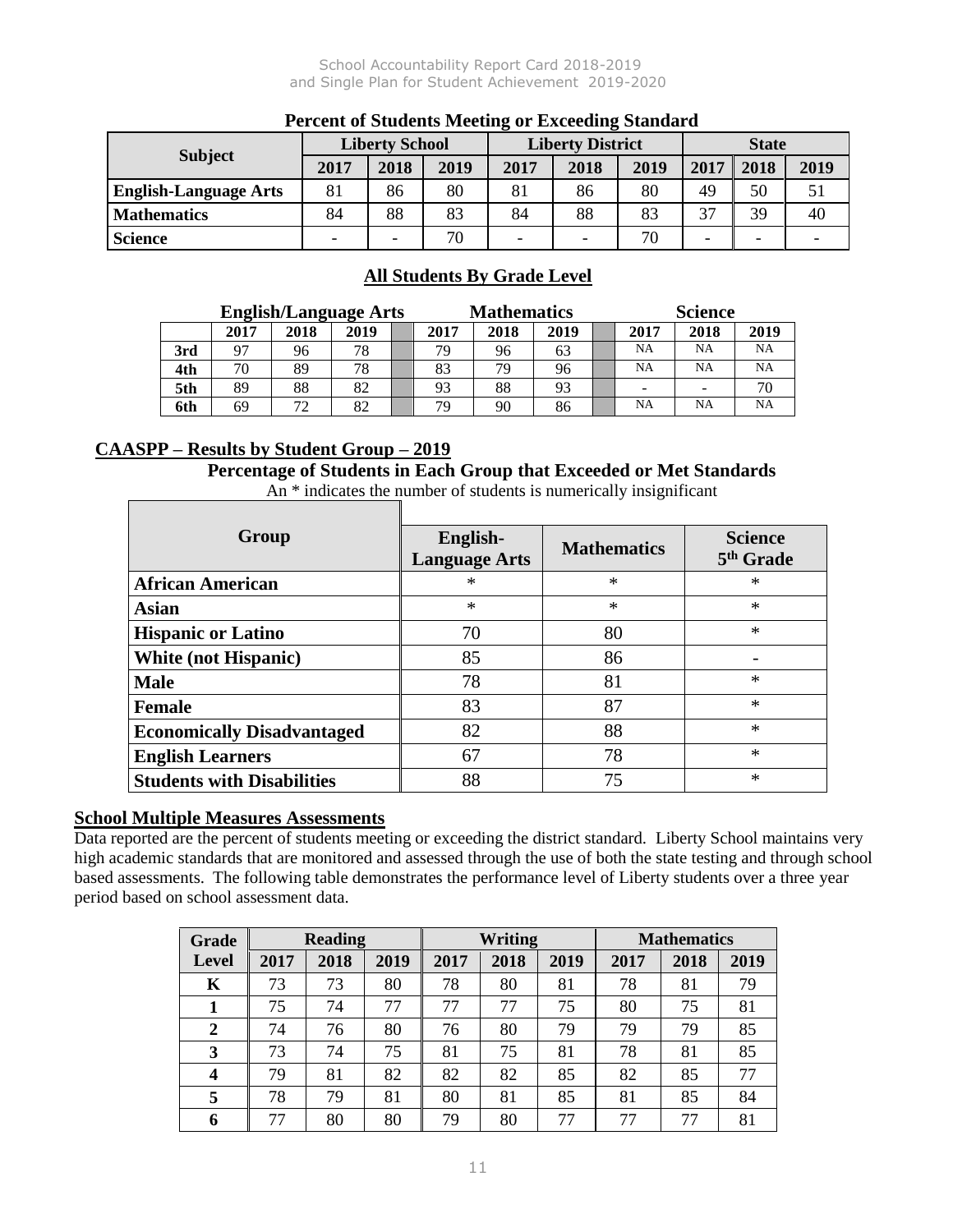#### **California Physical Fitness Test Results**

In the spring of each year, each school is required by the state to administer a physical fitness test to all students in the 5<sup>th</sup> grade. The physical fitness test is a standardized evaluation that tracks the development of high-quality fitness programs and assists students in establishing physical activity as part of their daily lives.

The physical fitness test measures each student's ability to perform fitness tasks in six major areas: aerobic capacity; body composition; abdominal strength; trunk extension; upper body strength; and flexibility. Students are provided several options to perform tasks in each area. Students that either meet or exceed the standards in **all six fitness areas**  are considered to be physically fit in the 'healthy fitness zone' (HFZ).

The table below displays the percentage of  $5<sup>th</sup>$  grade students who met the standards in all six areas, five areas, four areas, etc. Detailed information regarding the California Physical Fitness Test may be found at the California Department of Education Web site at https://data1.cde.ca.gov/dataquest/PhysFitness

|                 | <b>Healthy</b><br>Zone |                  |                  |                  |                  |                  |                  |
|-----------------|------------------------|------------------|------------------|------------------|------------------|------------------|------------------|
|                 | Percentage of          | Percentage of    | Percentage of    | Percentage of    | Percentage of    | Percentage of    | Percentage of    |
| # of $5th$      | <b>Students</b>        | <b>Students</b>  | <b>Students</b>  | <b>Students</b>  | <b>Students</b>  | <b>Students</b>  | <b>Students</b>  |
| Grade           | meeting                | meeting          | meeting          | meeting          | meeting          | meeting          | meeting          |
| <b>Students</b> | 6 of 6                 | 5 of 6           | 4 of 6           | 3 of 6           | $2$ of 6         | $1$ of 6         | $0$ of 6         |
|                 | <b>Standards</b>       | <b>Standards</b> | <b>Standards</b> | <b>Standards</b> | <b>Standards</b> | <b>Standards</b> | <b>Standards</b> |
| 34              | 53                     | 29               | 15               |                  |                  |                  |                  |
| All CA          | 24                     | 23               | 19               | 15               |                  |                  | ◠                |

#### **Other Ways We Measure Student Success**

Our staff analyzes and uses the results from the state-testing program, both for program adjustments, and for individual student interventions. Each grade level also has multiple measures which are given several times during the year to measure students' progress toward meeting the grade level standards. At the end of the year each teacher completes a chart which displays the students' scores on the multiple measures and to what degree they have met the grade level standards. Our school is not, however, a "test driven" school. The school board, our parent community and our staff, all emphasize many other aspects of student and school success as we reflect on our programs. We are a school that emphasizes the whole child through our high standards for student behavior, personal relationships with students and their families, and small rural atmosphere. We have a high number of inter-district students who attend Liberty for both our high academic achievement and for the "community and family" feel we create. By continuing to provide a program which is rigorous and successful for students, we will continue to attract students to our school.

## **XI. Planned Improvements in Student Performance**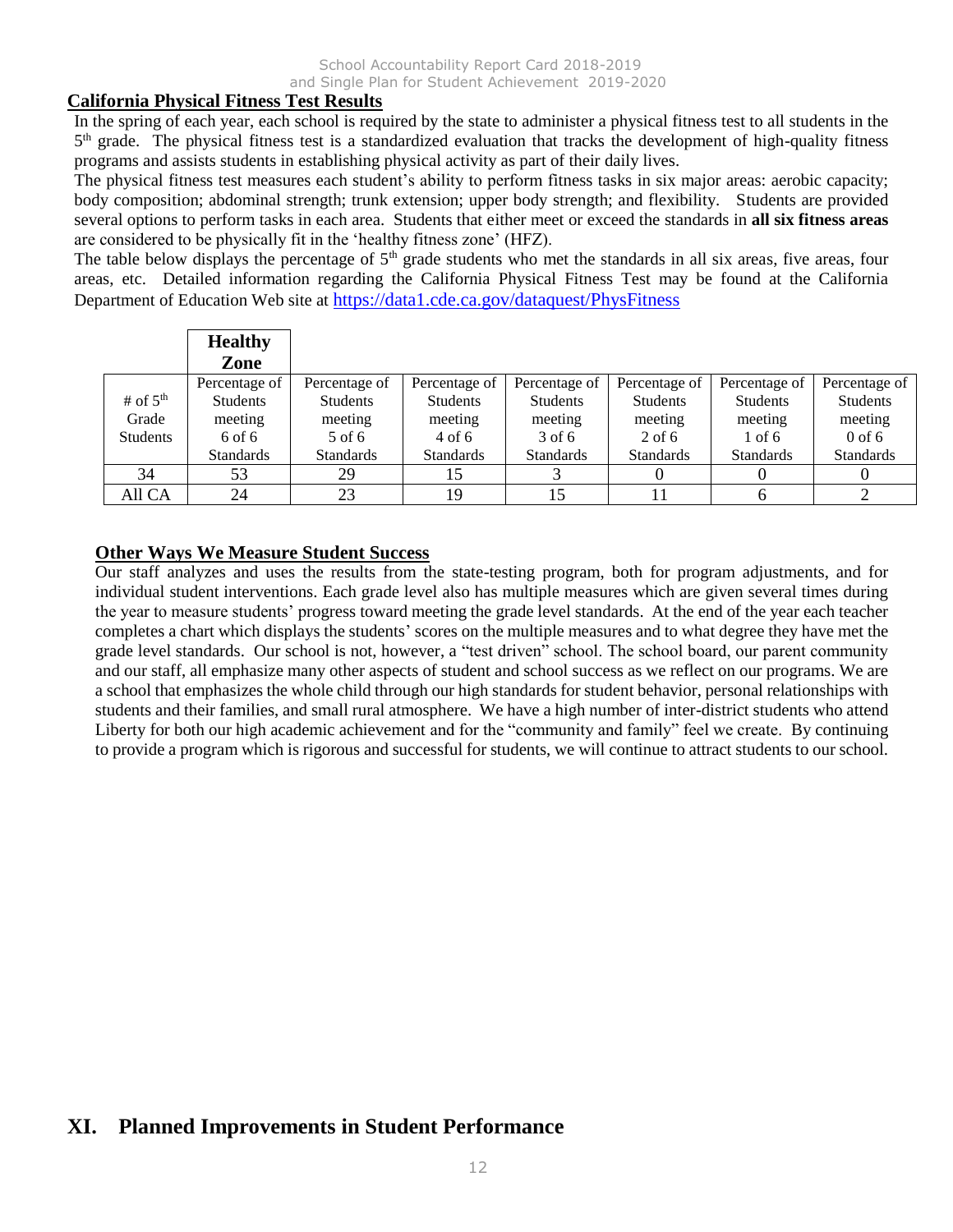The content of this school plan is aligned with school goals for improving student achievement. School goals are based upon an analysis of verifiable state data, including the Academic Performance Index and the English Language Development Test, and include local measures of pupil achievement. The School Site Council analyzed available data on the academic performance of all students, including English learners, educationally disadvantaged students, and students with exceptional needs. The Council also obtained and considered the input of the school community. Based upon this analysis, the Council has established the following performance improvement goals, actions and expenditures.

#### **School Goal #1**

**78% of all students will achieve at Proficient or Advanced level in English/ language arts and 80% in math as reported by the 19/20 CAASPP results.**

| Student groups and grade levels to participate in this | Anticipated annual performance growth for each |
|--------------------------------------------------------|------------------------------------------------|
| goal:                                                  | group:                                         |
| All student groups will participate.                   | Same goal for all students.                    |

**Means of evaluating progress toward this goal:** CAASPP test results.

| <b>Actions to be Taken to Reach This Goal</b>                                                                                                                                                                                                                                                                                                                     | <b>Timeframe</b>                                                                                     | <b>Estimated</b><br>Cost | <b>Funding</b><br><b>Source</b>         |
|-------------------------------------------------------------------------------------------------------------------------------------------------------------------------------------------------------------------------------------------------------------------------------------------------------------------------------------------------------------------|------------------------------------------------------------------------------------------------------|--------------------------|-----------------------------------------|
| Staff to implement standards based<br>$\bullet$<br>language arts materials including<br>language arts adoption in order to ensure<br>implementation of standards in language<br>arts.<br>Continued implementation of standards<br>$\bullet$<br>based math materials<br>Review standards in math and language<br>$\bullet$<br>arts<br><b>Review CAASPP results</b> | Monitored throughout<br>the school year.<br>$On\text{-going}$<br>$On\text{-going}$<br>Summer of 2020 |                          | General<br>Fund/Supplemental<br>Funding |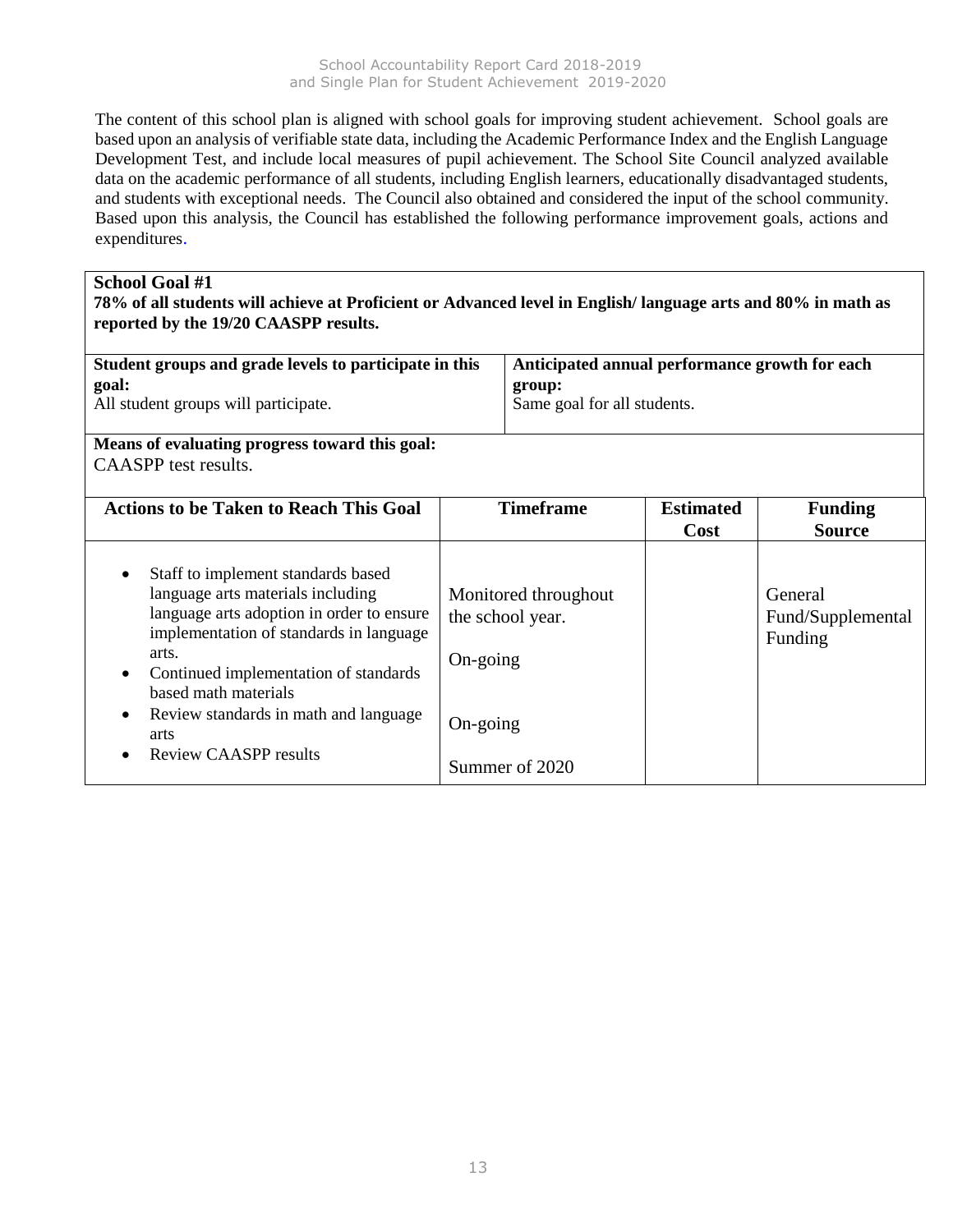| <b>School Goal #2</b><br>Each class will give students opportunities in science education. Student performance will be evaluated using a<br>grade-level common rubric multiple times a year.                                                                                                    |                                   |                                                |                                                                                                                                                                                         |                                 |  |  |
|-------------------------------------------------------------------------------------------------------------------------------------------------------------------------------------------------------------------------------------------------------------------------------------------------|-----------------------------------|------------------------------------------------|-----------------------------------------------------------------------------------------------------------------------------------------------------------------------------------------|---------------------------------|--|--|
| Student groups and grade levels to participate in this<br>goal:<br>group:<br>All students.<br>Test.                                                                                                                                                                                             |                                   |                                                | Anticipated annual performance growth for each<br>By the end of 5 <sup>th</sup> grade, 75% of students will score<br>proficient or advanced on the 5 <sup>th</sup> grade CAASPP Science |                                 |  |  |
| Means of evaluating progress toward this goal:                                                                                                                                                                                                                                                  |                                   |                                                |                                                                                                                                                                                         |                                 |  |  |
| Student science tests, experiments and journal samples as judged by district rubrics.                                                                                                                                                                                                           |                                   |                                                |                                                                                                                                                                                         |                                 |  |  |
| <b>Actions to be Taken to Reach This Goal</b>                                                                                                                                                                                                                                                   |                                   | <b>Timeframe</b>                               | <b>Estimated</b><br>Cost                                                                                                                                                                | <b>Funding</b><br><b>Source</b> |  |  |
| Staff development in the use of new<br>$\bullet$<br>science materials.<br>Purchase supplemental science materials<br>$\bullet$<br>as needed to ensure implementation of<br>standards.<br>Engage instructional assistants in<br>٠<br>remediation through targeted use of<br>aides in classrooms. | On-going<br>2019/2020<br>On-going |                                                |                                                                                                                                                                                         | <b>General Fund</b>             |  |  |
| School Goal #3<br>Student data from district assessments will be incorporated into student performance data and will be included<br>in analysis of school performance.<br>Student groups and grade levels to participate in this                                                                |                                   | Anticipated annual performance growth for each |                                                                                                                                                                                         |                                 |  |  |
| goal:<br>All students.                                                                                                                                                                                                                                                                          |                                   | group:<br>and teacher evaluation materials.    | Student performance as measured through district, state                                                                                                                                 |                                 |  |  |
| Means of evaluating progress toward this goal:<br>Collection of data and multiple measure forms from staff.                                                                                                                                                                                     |                                   |                                                |                                                                                                                                                                                         |                                 |  |  |
| <b>Actions to be Taken to Reach This Goal</b>                                                                                                                                                                                                                                                   |                                   | <b>Timeframe</b>                               | <b>Estimated</b><br>Cost                                                                                                                                                                | <b>Funding</b><br><b>Source</b> |  |  |
| The staff will identify and group<br>$\bullet$<br>students as determined by their<br>performance on district and state<br>assessments.<br>Students in subgroups with populations<br>$\bullet$                                                                                                   | On-going<br><b>Fall 2020</b>      |                                                |                                                                                                                                                                                         |                                 |  |  |
| too small to monitor, will be tracked<br>independently to ensure their progress in<br>meeting goals.<br>Teachers will give Multiple Measure                                                                                                                                                     | On-going                          |                                                |                                                                                                                                                                                         | <b>General Fund</b>             |  |  |
| $\bullet$<br>assessments to students three times a<br>year to assess progress toward meeting<br>standards.                                                                                                                                                                                      | Fall, Winter, and Spring          |                                                |                                                                                                                                                                                         |                                 |  |  |
| Teachers will work collaboratively to<br>$\bullet$<br>confirm that common interpretations of<br>assessments are used.                                                                                                                                                                           |                                   | Fall 2020, On-going                            |                                                                                                                                                                                         |                                 |  |  |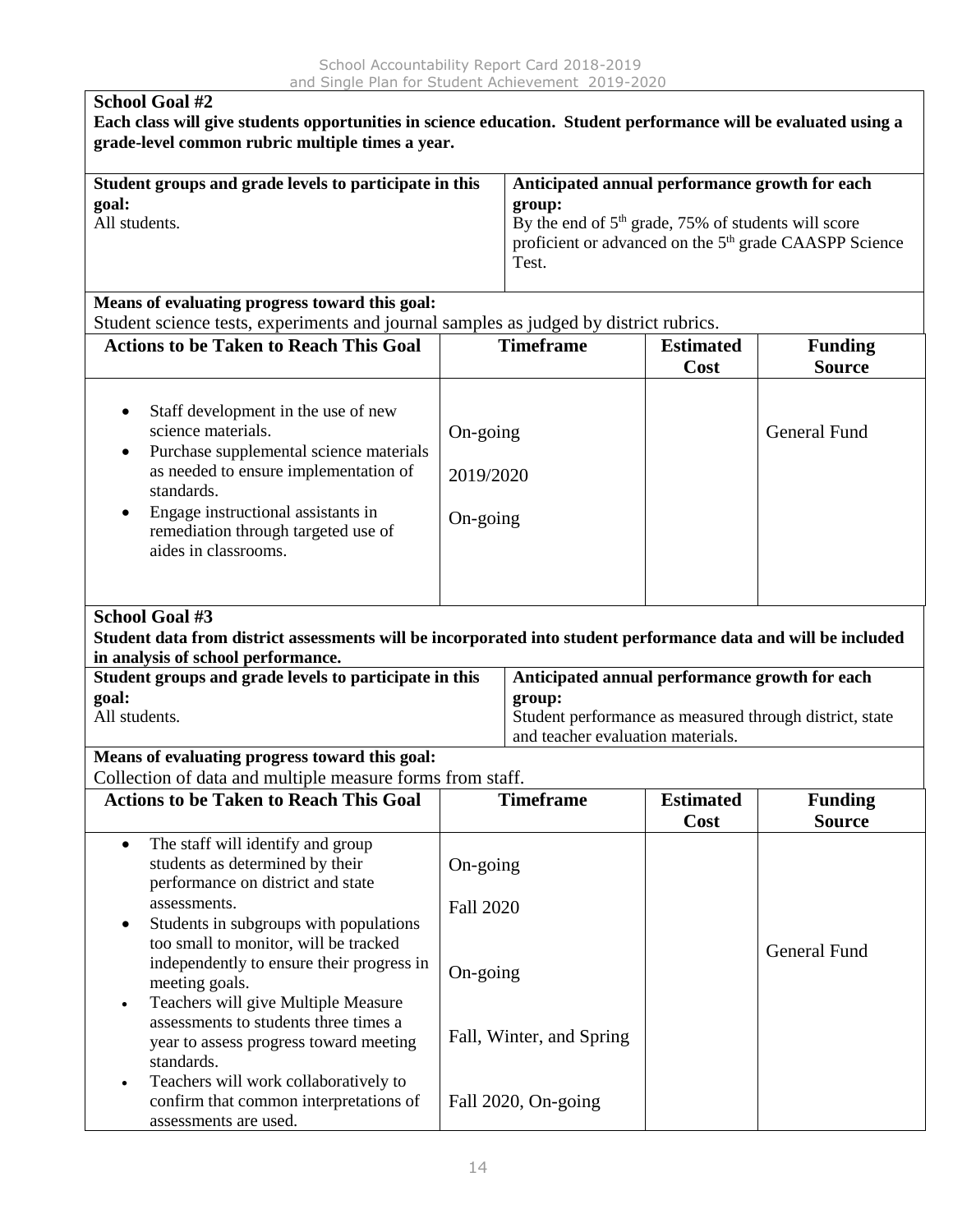| <b>School Goal #4</b>                                                                                   |                                                                                                         |                                                |           |                                                            |  |  |  |  |
|---------------------------------------------------------------------------------------------------------|---------------------------------------------------------------------------------------------------------|------------------------------------------------|-----------|------------------------------------------------------------|--|--|--|--|
| Special populations of students (ELL, Special Education, at-risk and under-performing learners) will    |                                                                                                         |                                                |           |                                                            |  |  |  |  |
| be monitored by individual student results and progress on standardized tests, district assessments and |                                                                                                         |                                                |           |                                                            |  |  |  |  |
|                                                                                                         | results from intervention programs in place for those students. Specific and prescriptive interventions |                                                |           |                                                            |  |  |  |  |
| will be determined by these results.                                                                    |                                                                                                         |                                                |           |                                                            |  |  |  |  |
| Student groups and grade levels to participate in this                                                  |                                                                                                         | Anticipated annual performance growth for each |           |                                                            |  |  |  |  |
| goal:                                                                                                   |                                                                                                         | group:                                         |           |                                                            |  |  |  |  |
| Ell, Special Education, and all students assessed to be                                                 |                                                                                                         |                                                |           |                                                            |  |  |  |  |
| under-performing.                                                                                       |                                                                                                         |                                                |           | Student progress will be monitored on an individual basis. |  |  |  |  |
| Means of evaluating progress toward this goal:                                                          |                                                                                                         |                                                |           |                                                            |  |  |  |  |
| Students will be monitored for growth through the CAASPP and CELDT data.                                |                                                                                                         |                                                |           |                                                            |  |  |  |  |
| <b>Actions to be Taken to Reach This Goal</b>                                                           |                                                                                                         | <b>Timeframe</b>                               | Est. Cost | <b>Funding Source</b>                                      |  |  |  |  |
| Purchase supplemental language arts<br>$\bullet$                                                        |                                                                                                         |                                                |           |                                                            |  |  |  |  |
| materials as needed to ensure                                                                           |                                                                                                         |                                                |           |                                                            |  |  |  |  |
| implementation of standards. Materials                                                                  | <b>Fall of 2020</b>                                                                                     |                                                |           |                                                            |  |  |  |  |
| may include Read Naturally; SRA kits;                                                                   |                                                                                                         |                                                |           | <b>General Fund</b>                                        |  |  |  |  |
| Specific Skills series; Modern                                                                          |                                                                                                         | Continuous throughout                          |           |                                                            |  |  |  |  |
| Curriculum Press Phonics program; and                                                                   | school year.                                                                                            |                                                |           |                                                            |  |  |  |  |
| Accelerated Reading quizzes.                                                                            |                                                                                                         |                                                |           |                                                            |  |  |  |  |
| Purchase supplemental math materials as                                                                 |                                                                                                         |                                                |           |                                                            |  |  |  |  |
| needed to ensure implementation of                                                                      |                                                                                                         |                                                |           |                                                            |  |  |  |  |
| math standards                                                                                          |                                                                                                         |                                                |           |                                                            |  |  |  |  |
| Reconfigure groups in classes according<br>$\bullet$                                                    | On-going                                                                                                |                                                |           |                                                            |  |  |  |  |
| to performance levels in math and                                                                       |                                                                                                         |                                                |           |                                                            |  |  |  |  |
| language arts as needed.                                                                                |                                                                                                         |                                                |           |                                                            |  |  |  |  |